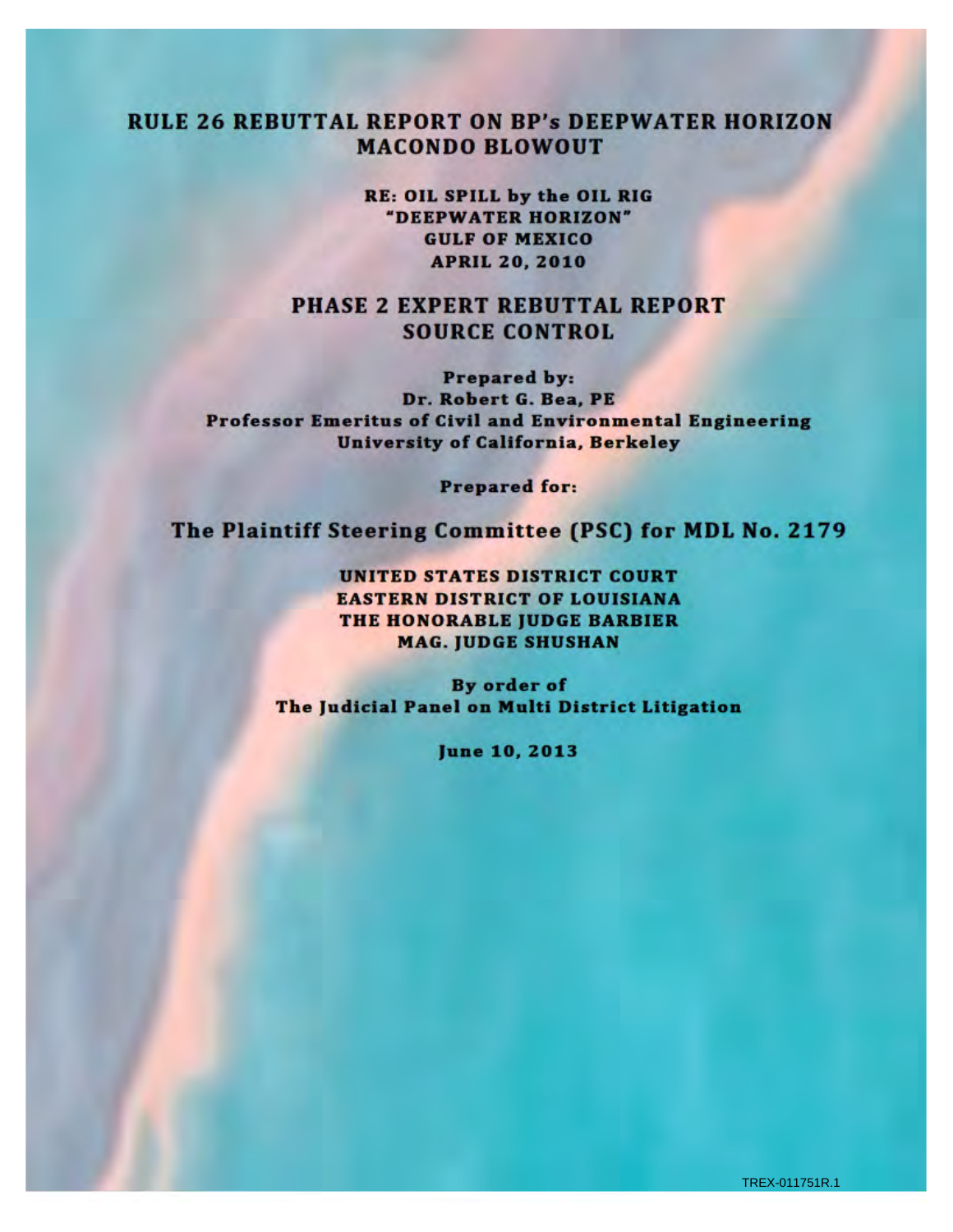I was asked to review the reports of Messrs. Burch, Carden, Gibson, and Adams for BP as they addressed BP's Process Safety Management system. After considering the opinions stated, I offer the following report: $<sup>1</sup>$ </sup>



<sup>&</sup>lt;sup>1</sup> I have rebutted only some of the statements and opinions with which I do not agree. By not responding to or rebutting other statements, I am not adopting them. Rather, I have decided only to rebut those issues that materially misstate my report and/or the opinions I reach in that report. Further, as stated in my Phase 2 report, because the Court already admitted my Phase 1 report in the Phase 1 trial, which includes my background and many of the underlying principles discussed in my Phase 2 report, I did not include them again in my Phase 2 report, nor do I include them in this rebuttal even though BP's expert witnesses criticize me for not fully explaining the principles on which my opinions rely.<br><sup>2</sup> Phase 2 Report Of Morris Burch, May 10, 2013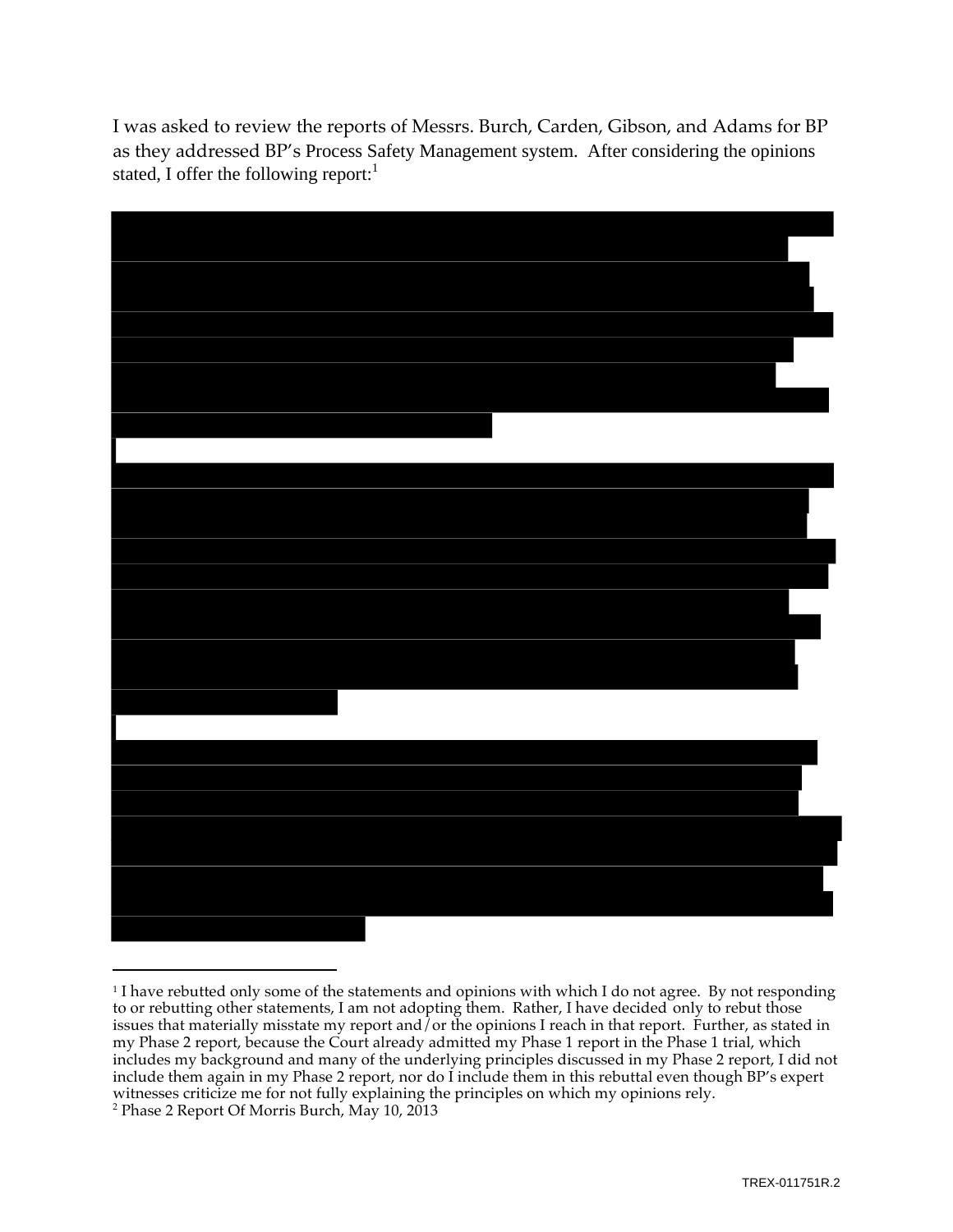

As was the case in Phase 1, BP ignored properly preparing for post blowout source control because they thought they could-get-away-with-it, and failed to make meaningful proactive provisions to either determine plans and processes for intervening in a deepwater blowout or to have adequate well control equipment staged and ready to rapidly deploy in the event of loss of well control and an ensuing blowout.

Complicated systems fail in complex ways.<sup>4</sup> This is not only true for *operating systems*, such as the Deepwater Horizon drilling rig, but also for *contingency systems*, such as the BP Macondo well 'we will think about it after it happens' emergency response and preparedness system. Anticipating and preparing for failures ahead of time, or

<sup>&</sup>lt;sup>3</sup> Normalization of Deviance is a term used by process and system safety specialists to describe and characterize a departure from safety-critical standards due to an erosion of safety management requirements resulting from repeated "getting-away-with-it" actions that marginalize the true underlying risk. Normalization of Deviance has been identified as the underlying cause of many well known catastrophes such as the Challenger and Columbia Space Shuttle disasters.

<sup>&</sup>lt;sup>4</sup> Bea, Robert G., "Understanding the Macondo Well Failures," Deepwater Horizon Study Group Whitepaper, January, 2011; also see Bea, Robert G., "Learning from Failures: Painful Lessons from the Recent History of Failures of Engineered Systems" U.C. Berkeley, Center for Catastrophic Risk Management, Jan., 22, 2006: "Impossible failures -- Most failures involved never to be exactly repeated sequences of events and multiple breakdowns or malfunctions in the components that comprise a system. Failures resulted from breaching multiple defenses that were put in place to prevent the failures. These events are frequently dubbed incredible or impossible. After

many of these failures, it was observed that if only one of the barriers had not been breached, then the accident or failure would not have occurred. Experience adequately showed that it was extremely difficult, if not impossible, to recreate accurately the time sequence of the event that actually took place during the period leading to the failure. Unknowable complexities generally pervade this process because detailed information on the failure development is not available, is withheld, or is distorted by memory. Hindsight and conformational biases are common as are distorted recollections...."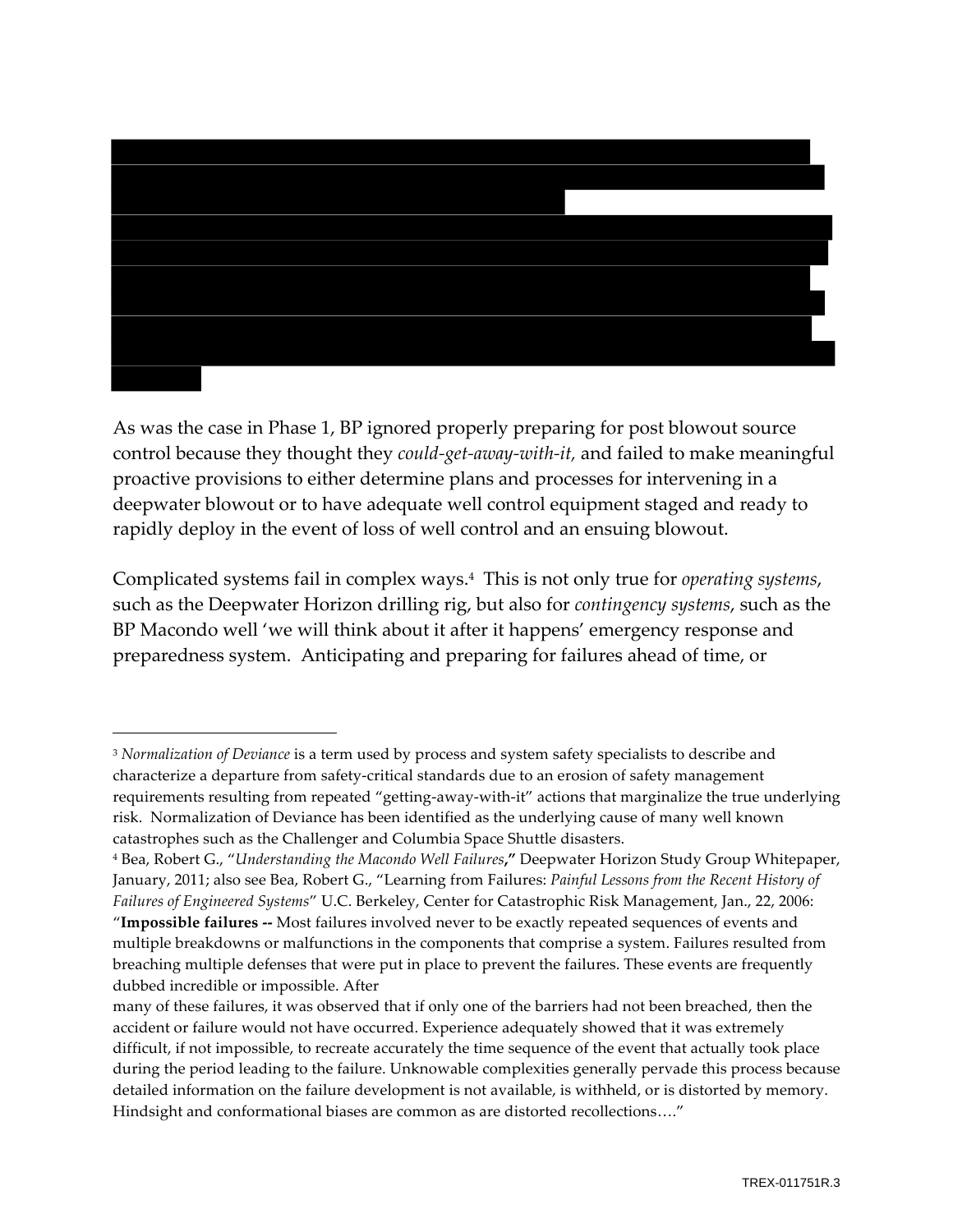preparing for *predictable surprises*,<sup>5</sup> is the underpinning of Process Safety Management and emergency planning. As described in my Phase 2 expert report, BP did not have a well thought out and preplanned source control contingency other than to gather its experts to figure out what to do while they commenced drilling a relief well - which could take 100 to 150 days to complete. BP's initial attempts to gain control of the well, the Top Kill, were a series of ad hoc failures due to a lack of such as planning and foresigh

In the case of

Macondo, it was a known high-risk endeavor with foreseeable failure consequences. BP's failure to be adequately prepared for source control must indeed be viewed as inexcusable given the particulars in this incident-especially when coupled with its history of Process Safety Management failures.



As I have stated, it is my opinion, based on

Process Safety Management risk ALARP requirements, that BP should have had fit-forpurpose post blowout source control mitigation measures to ensure the consequences of a deepwater blowout were As Low As Reasonably Practicable. Although I have said that mitigation controls, such as capping stacks, were feasible and fit-for-purpose prior to April 20, my opinion should not be misconstrued,

by suggesting it is solely limited to the provision of capping stacks. To be clear, my

<sup>&</sup>lt;sup>5</sup> Max Bazerman and Michael Watkins, Predictable Surprises - The Disasters You Should Have Seen Coming And How To Prevent Them, Harvard Business School Press, 2004.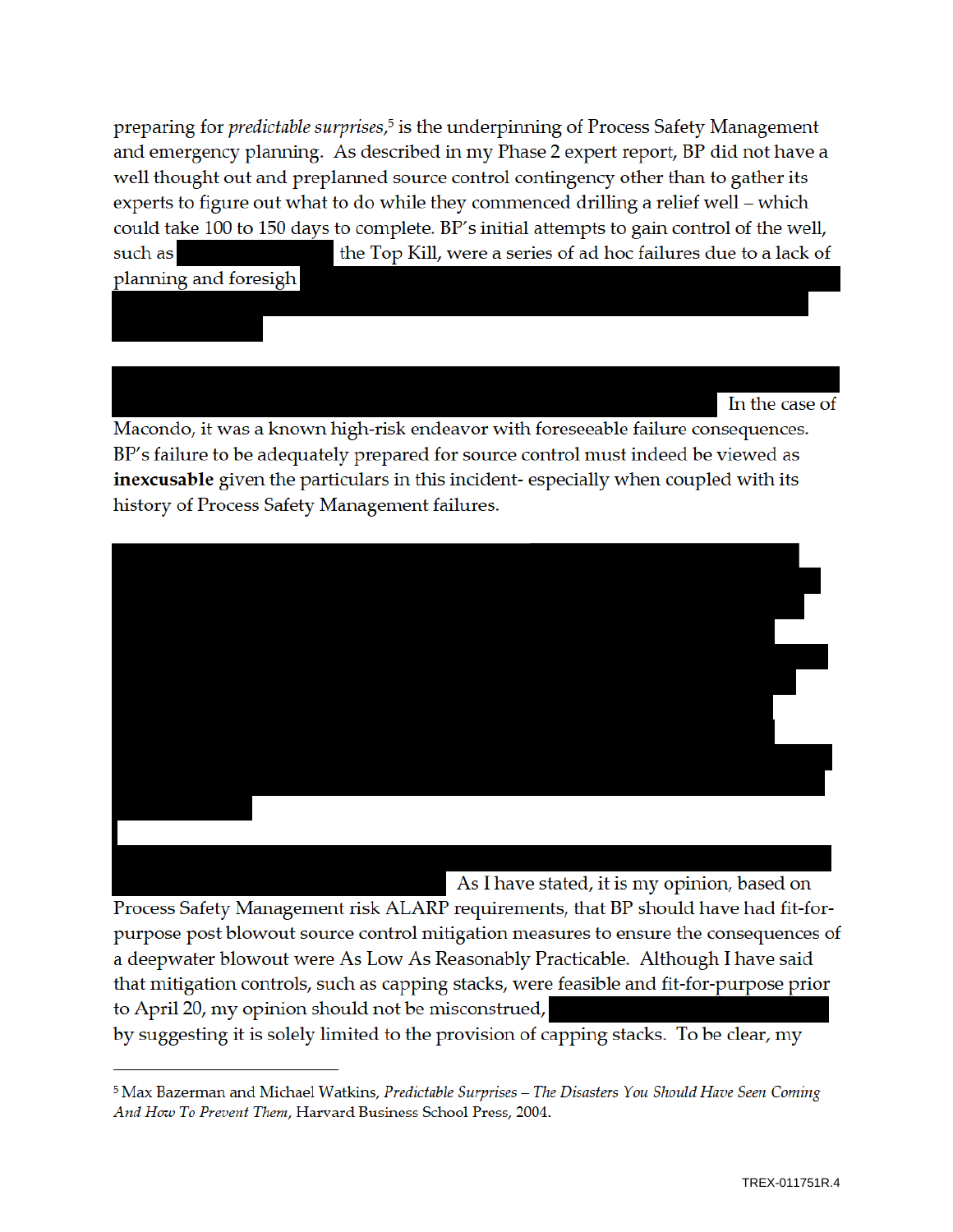opinion is that BP should have had proper mitigation controls and had them developed, tested and available, prior to the incident as an in-place Process Safety Management response barrier. Instead, BP had an Oil Spill Response Plan that was not a source control plan and a Well Control Response Guideline that contemplated Remote Operated Vehicle (ROV) Blowout Preventer intervention and a relief well – each of which alone, and taken together, were not fit-for-purpose.



Response Plan, as multiple BP witnesses testified, was not intended by BP to be a source control plan. Thus, it was not and could not serve as a mitigation barrier plan for source control. ROV intervention also was addressed in detail in my report, and it is my opinion that ROV intervention, while an appropriate prevention measure, cannot serve as a mitigation barrier as it is known to be largely ineffective once a deepwater well has blown out.<sup>8</sup>

Relief wells have been shown to be effective at stopping the source of a spill, but they take a long time to drill (typically 100-150 days, but as long as 10 months in Ixtoc I), and therefore are not fit-for-purpose in the case of a deepwater blowout that could potentially flow, as BP anticipated, at 162,000 barrels per day. As the primary goal of Process Safety Management, "the purpose" under consideration is to mitigate the spill by stopping the release as quickly as possible to prevent a major environmental catastrophe.

Accordingly, BP failed to operate the Macondo exploratory well system in a state where risks were managed to an As Low As Reasonably Practicable condition. In fact, BP

<sup>&</sup>lt;sup>6</sup>Bea Expert Report, Phase 2, at pp 26-33.

 $7$  Id.

<sup>&</sup>lt;sup>8</sup> TREX 3624; TREX 3174; TREX 7353; TREX 4423; West Engineering Services, Inc., Evaluation of Secondary Intervention Methods in Well Control, U.S. Minerals Management Service Solicitation 1435-01-01-RP-31174, March, 2003 at 66; Phase 2 Expert Report of Gregg Perkin; Deposition Testimony of James Wells at 192-193; Deposition Testimony of Pat Campbell at 163-167; Deposition Testimony of Charles Holt at 49-56; Deposition Testimony of Harry Thierens at 30-32, 197-198, 464-467, 662-672, 682-684, 686-689; Deposition Testimony of David Barnett at 200-204; Deposition Testimony of Andrew Inglis at 136-137, 139-142, 145-146; Deposition Testimony of Geoff Boughton at 442-443.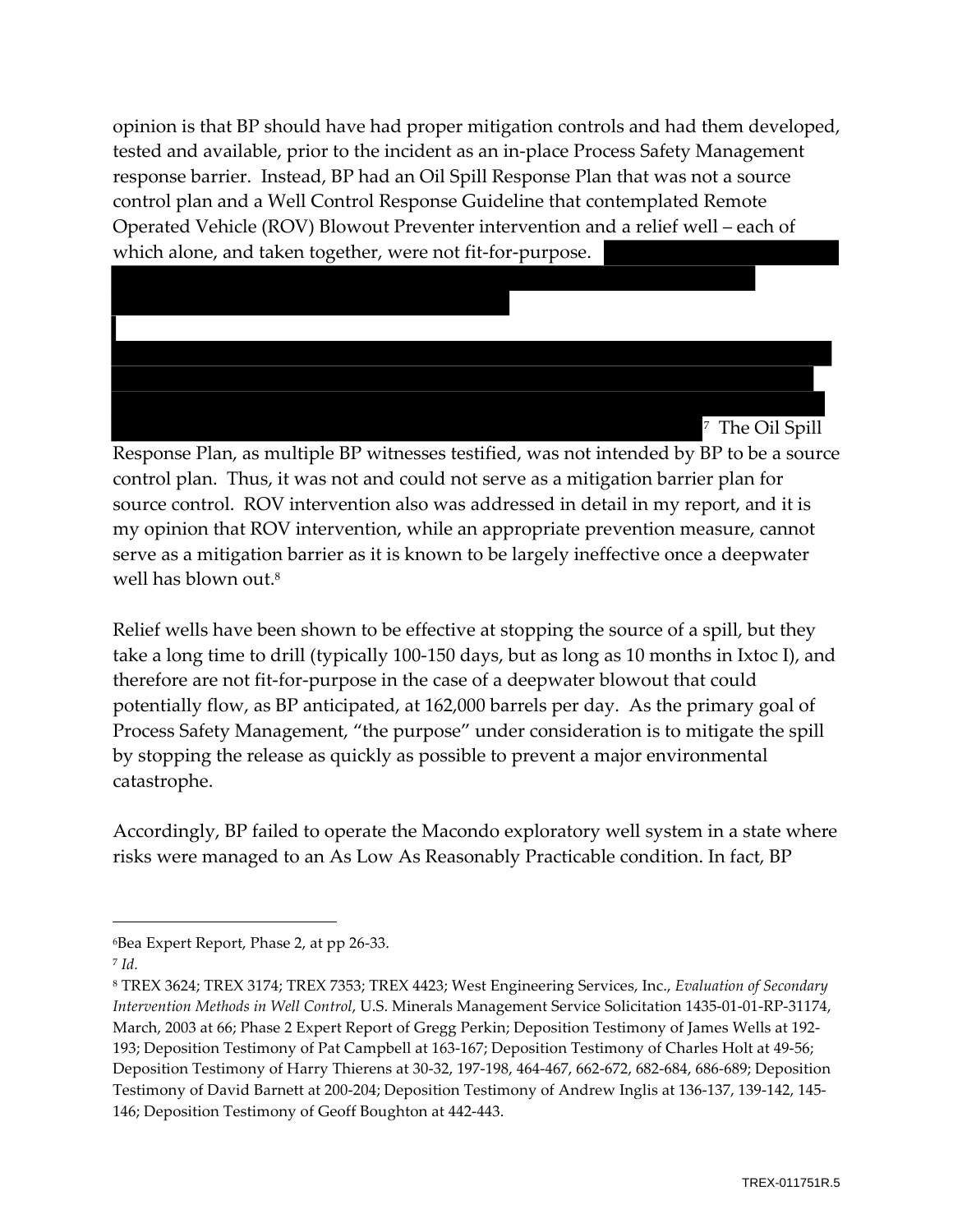simply ignored the risks because they felt it was not worthwhile to invest the time and money warranted to proactively address it in a proper manner.

In support, he points to BP's Drilling and Well Operations Practice, the Gulf of Mexico Hazards Risk Management Policy, BP's Beyond the Best Common Process Handbook, and BP's Deepwater Well Control Guidelines as examples of BP's risk management practices. However, not one of these documents addresses with any specificity the actions that should be taken in the face of an uncontrolled deepwater blowout other than drilling a relief well and implementing the Oil Spill Response Plan. In fact, these policies, rather than shielding BP from its obligation to undertake further source control measures prior to April illustrate why BP was obligated to do more to ensure they were prepared to deal with a blowout in a HPHT well.

With regard to applying Process Safety Management ALARP, BP's own policies required it to manage all risks "to a level which is as low as reasonably practicable." <sup>9</sup> In fact, the Drilling and Wells Operations Practice requires that "for all exploration, HPHT, and H<sub>2</sub>S appraisal wells a well specific Well Control Response Guide shall be prepared."<sup>10</sup> I have been unable to find any well specific Well Control Response Guide for the Macondo Well, and plaintiffs' counsel has informed me that they did not find such a document in the documents BP produced in this litigation. Furthermore, none of the BP experts cites to such a Guide, leading me to the conclusion that, in violation of BP's own policies, it does not exist. This is yet another example of "Normalization of Deviance," and is symptomatic of an organization with a dysfunctional Process Safety Management culture.

BP's Well Control Response Guide, the Gulf of Mexico Regional Oil Spill Response Plan, and BP's Crisis and Continuity Management Plan. I have reviewed each of these plans and continue to hold the opinion that these plans did not and could not serve as appropriate mitigation measures in the event of an uncontrolled blowout. In short, these plans provide emergency responders with no actual plans on how to implement intervention techniques. The plans merely call for organizing a response and provide responsibility guidelines and limited decision tree examples. As far as providing guidance on appropriate intervention techniques, the plans provide nothing.

<sup>9</sup>TREX 93 (DWOP).  $10$  *Id.*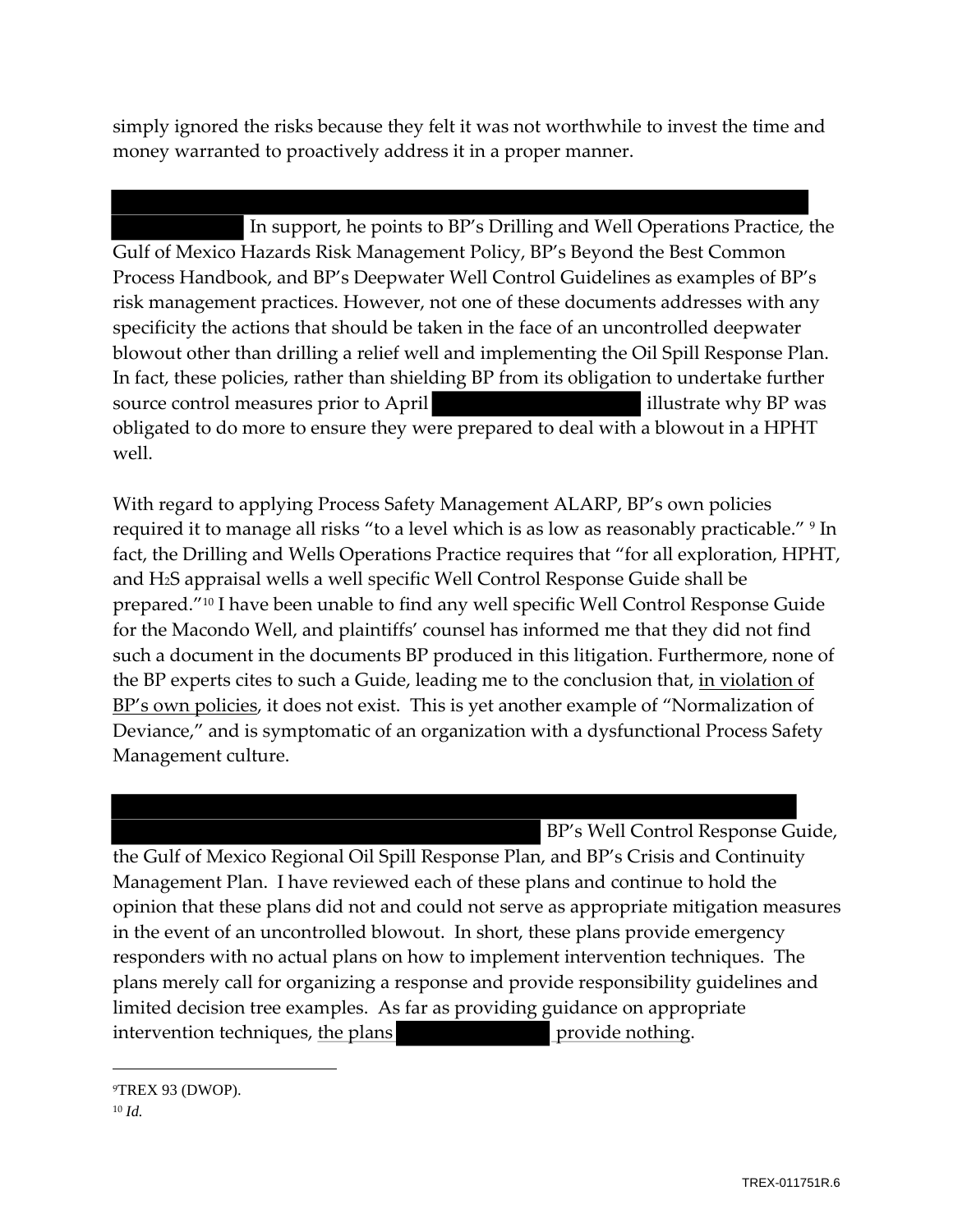BP's Well Control Response Guide limits itself to the first 48 hours of the event: "This manual provides a working methodology to safely and effectively manage an initial response to a well control incident. This would normally cover the first 48 hours until dedicated control and recovery teams are formed and well control specialists are on location  $''$   $^{11}$ 

The Guide then goes on to admit that BP was not prepared to respond to an event like Macondo. In the section of the Guide discussing Source Control Consideration for the Incident Commander, the Guide states that "[m]ajor oil spills in conjunction with a well blowout are rare so there has not been the same effort in adapting the current oil spill plan to effectively managing a well blowout which may or may not have a spill involved."<sup>12</sup> In short, BP knew and acknowledged it was not prepared to handle such an event.

Moreover, BP failed in a key element of Process Safety Management with regards to training its responders to handle a deepwater blowout scenario. The BP personnel who were deployed to work on the response admitted they had no training in deepwater well control. For example, James Wellings, a member of BP's source control team, stated that he had no well control training that addressed the type of situation presented by Macondo; that the extent of his training dealt with shutting in the BOP and removing the influx safely.<sup>13</sup> Andrew Frazelle, also a member of the source control team, explained that the well control training BP offered related to prevention "versus the reactionary side of things."<sup>14</sup> And, Richard Harland, who was BP's Source Control Chief for the Deepwater Horizon response, testified that he did not have any training in how to contain a blowout in deepwater other than utilizing the BOP to shut in the well.<sup>15</sup>

BP has freely admitted that the Oil Spill Response Plan was not designed as a source control plan. As BP's designated 30(b)(6) witness, Earnest Bush, testified regarding the Oil Spill Response Plan, "The Plan is not -- not about Source Control. This Plan is about how to respond to an oil spill on the surface. This portion of the Plan [Section  $6(c)$ ] is trying to understand, at what point, does the Oil Spill Plan come into play."<sup>16</sup> Given that BP itself has written and testified

 $^{12}Id.$ 

<sup>&</sup>lt;sup>11</sup> TREX 2520; 7352.

<sup>&</sup>lt;sup>13</sup>Deposition Testimony of James Wellings at 82-83.

<sup>&</sup>lt;sup>14</sup>Deposition Testimony of Andrew Frazelle at 219-220.

<sup>&</sup>lt;sup>15</sup> Deposition Testimony of Richard Harland at 119-122.

<sup>&</sup>lt;sup>16</sup>Deposition Testimony of Earnest Bush at 17.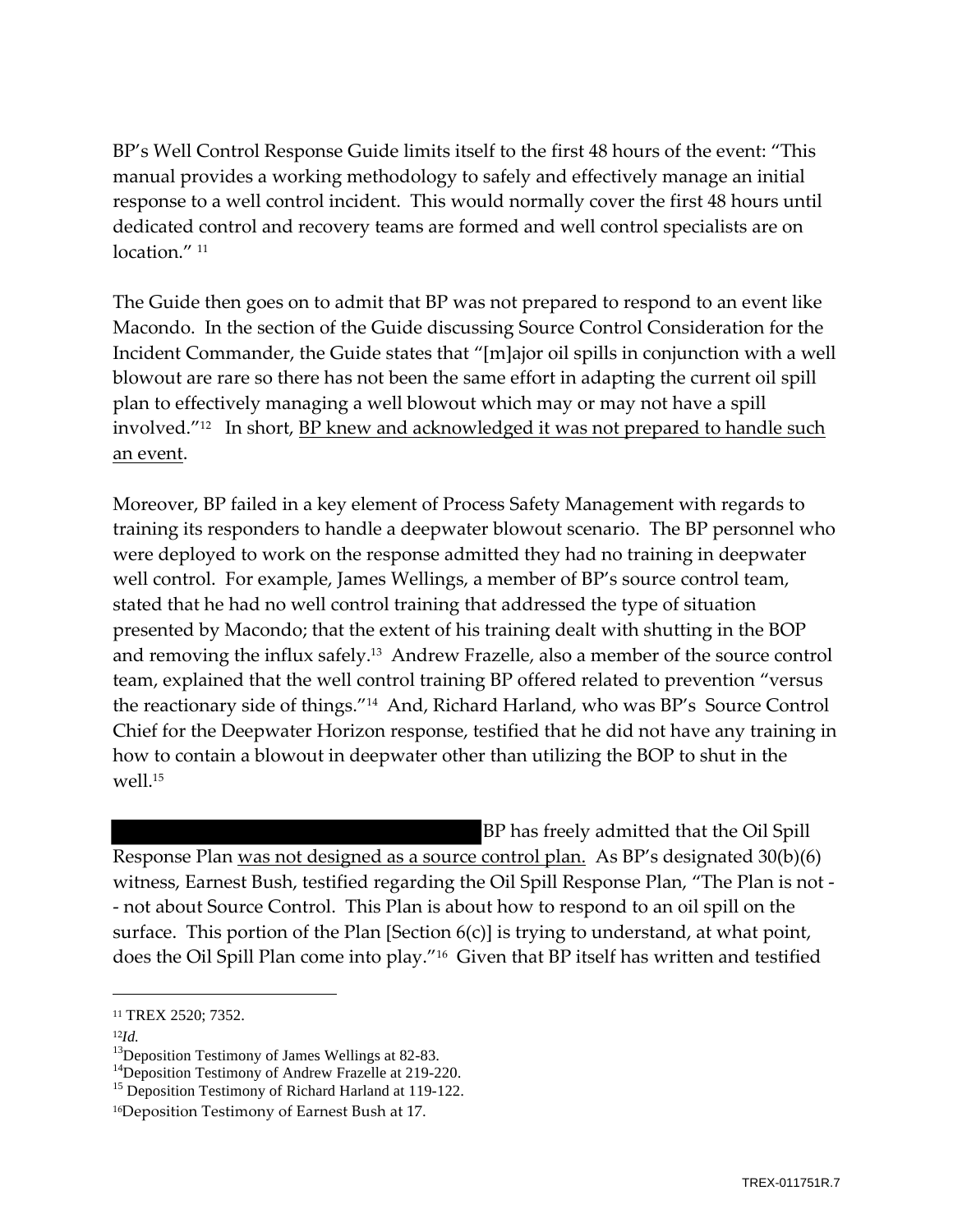that the Oil Spill Response Plan was not intended to act as a source control measure, it cannot be cited as an appropriate source control mitigation barrier.

BP's Crisis and Continuity Management Plan as a response plan. However, this Plan, like the other plans cited, contains no intervention techniques that could be used in the face of a deepwater blowout. One of the primary objectives of this Plan was to "interface with external BP groups to protect [BP's] reputation, financial integrity, and license to operate." <sup>17</sup> This is not a source control plan.

In short, no expert for BP is able to identify a single document that shows BP had a plan for the use of any appropriate mitigation controls designed to comply with 30 CFR 254.5 and the requirement BP had to "immediately abate the source of a spill . . . ." The regulator expected BP would have the equipment and methods to intervene and stop an uncontrolled deepwater blowout.<sup>18</sup> BP did not meet that expectation.<sup>19</sup>

Multiple BP executives have testified that BP management elected to focus on prevention rather than allocation of resources for appropriate mitigation controls and BP acted in accordance with these policies.

BP Management's policy stated that risks could be "acceptable because they are too expensive to mitigate or eliminate."<sup>20</sup> BP's version of ALARP appears to be one largely of convenience and costs saving, rather than a matter of Process Safety Management.

In the case of the Macondo well, BP acted in accordance with its Risk Management Plan; its stated policy was to attempt to eliminate the risk or reduce the probability of occurrence "rather than to mitigate the consequences should it happen." However, their prevention efforts were sadly lacking and fell short of this goal as discussed in my Phase 1 expert report.<sup>21</sup> BP's 2009 Gulf of Mexico SPU Major Hazard Risk Register itself states that the contingency for a Loss of Well Control on the Deepwater Horizon was the "BOP stack with redundant systems." As I explain in my report, the Blow Out Preventer is a *prevention* measure, not a mitigation measure.<sup>22</sup> In the case of the Macondo well, BP followed that policy by electing to rely upon prevention measures and not to implement fit-for-purpose source control mitigation barriers (relief wells do not meet this requirement).

<sup>17</sup>BP-HZN-2179MDL02300770 at BP-HZN-2179MDL02300772.

<sup>&</sup>lt;sup>18</sup> Deposition Testimony of Lars Herbst at 410-411.

 $19$  Id. at 348.

<sup>20</sup>BP-HZN-2179MDL01334280 at BP-HZN-2179MDL01334291

<sup>&</sup>lt;sup>21</sup> TREX 20001.

<sup>&</sup>lt;sup>22</sup>Bea Expert Report, Phase 2, at pp 30-31.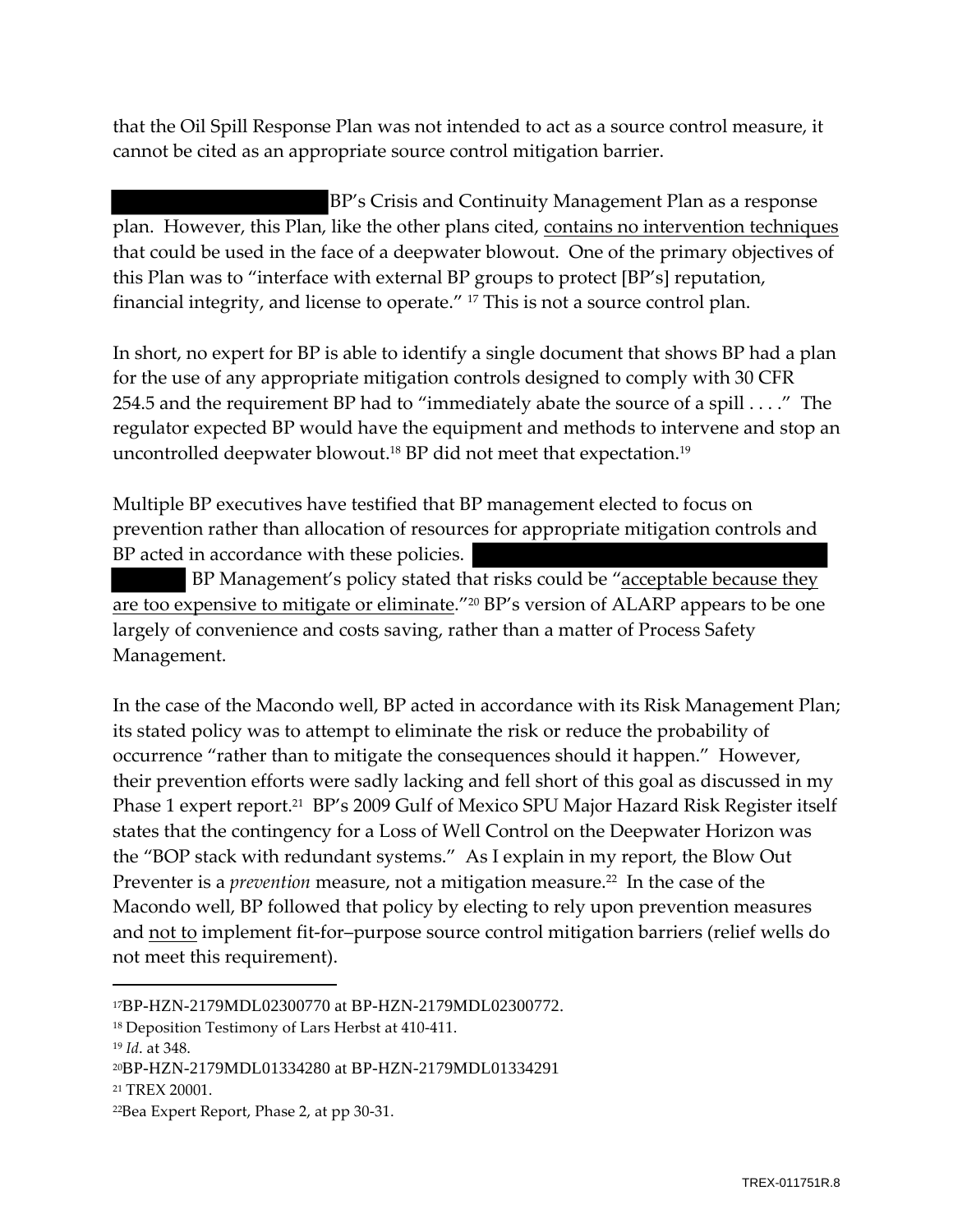opinion is simply that an appropriate mitigation measure, designed to "immediately abate the source" was required to bring BP's Macondo System within the parameters of its Process Safety Management obligations. I agree a capping stack could have accomplished that purpose; however, I am not limiting my opinion solely to a capping stack. Process safety management required BP to perform such an evaluation before April 20 and to determine whether a capping stack, or some other equipment (e.g. BOP placed on top of failed BOP), was the appropriate source control mitigation measure. They did not meet this obligation.

BP itself described deepwater drilling as similar to exploring outer space.<sup>23</sup> Tony Hayward described a deepwater blowout as "one of the highest risks for the corporation. It was the highest risk in the Gulf of Mexico and one of the highest risks for the Exploration and Production Unit."<sup>24</sup> BP's Major Hazard Risk Register quantified the Loss of Well Control with the Deepwater Horizon as a C4 risk.<sup>25</sup> A Level C severity is considered to be a Major Hazard Risk and a Level 4 probability identifies the risk at 1  $x 10<sup>4</sup>$  to 1 x 10<sup>-3</sup> per year. BP's Major Accident Risk Process identified a risk of 1.7 x 10<sup>-3</sup>

per year.<sup>26</sup>

 $Mv$ 

<sup>&</sup>lt;sup>23</sup>Deposition Testimony of Tony Hayward ("Hayward Depo") at 863-864; Wetherbee at 38-40; TREX 23.

<sup>&</sup>lt;sup>24</sup> See Hayward Depo at 196.

<sup>25</sup> BP-HZN-2179MDL00337271.

<sup>&</sup>lt;sup>26</sup> BP-HZN-2179MDL00407937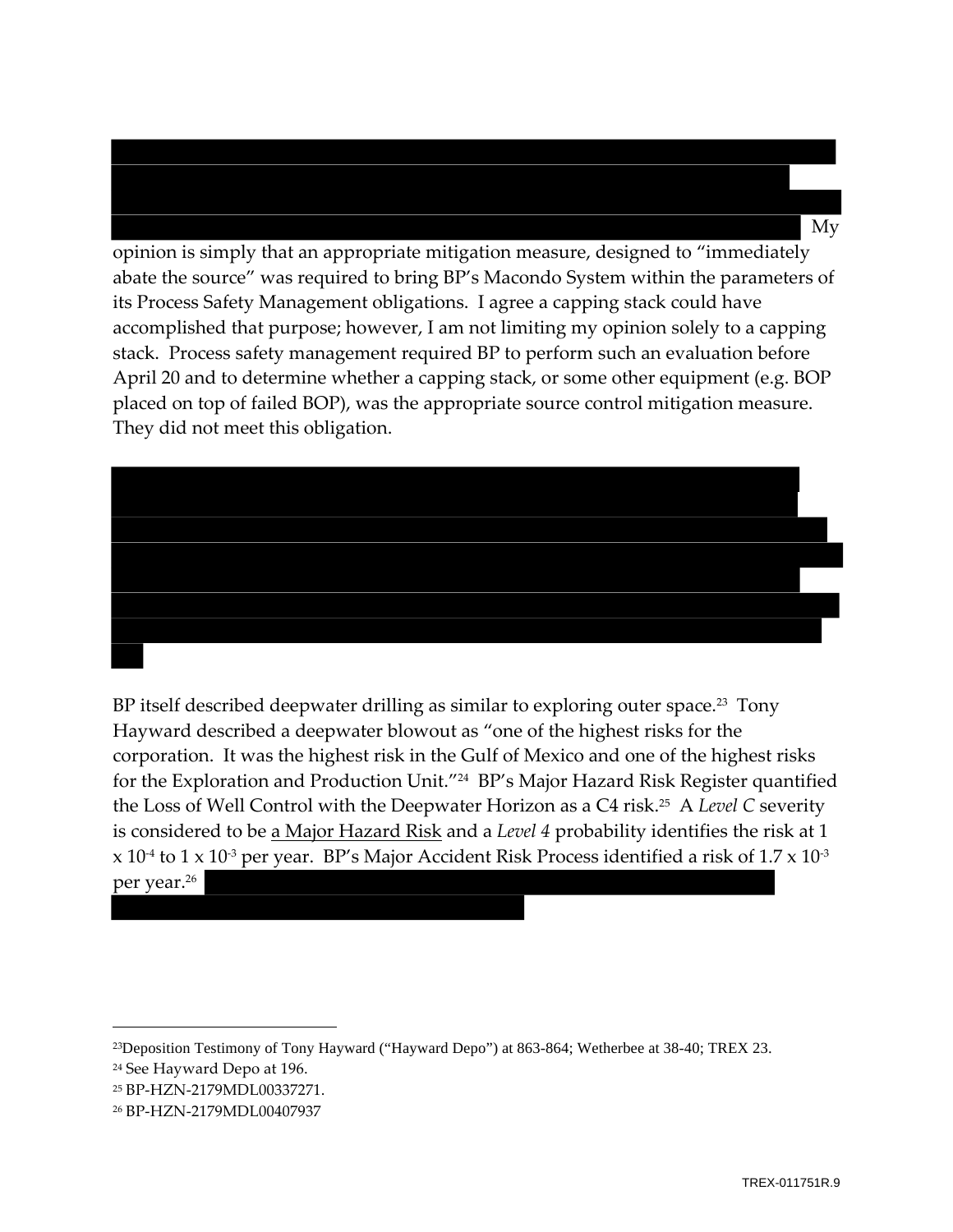



Insofar as the opinions of Messrs. Carden, Adams and Gibson, I offer the following observations:

In Mr. Carden's opinion, "BP was prudently prepared for a deepwater blowout, including the *Deepwater Horizon* blowout, prior to April 20, 2010. He believes BP met the industry standards and practices in preparing for a deepwater blowout." In support of this contention, Mr. Carden cites to the OSRP in place and claims that "BP staff was trained on how to respond to a blowout." However, it is clear that the OSRP only addressed surface oil spill control and had no meaningful preplanned source control contingencies or resources to quickly bring to bear when needed. Moreover, as already discussed, the testimony plainly refutes his contention with regard to personnel training. Mr. Carden's opinions have no basis in fact and cannot be believed. One can only conclude from Mr. Carden's report that BP was not prepared to effectively respond to a deepwater blowout, and that, because of this gross oversight in Process Safety Management, BP -- the largest producer of oil and gas in the northern Gulf of Mexico -was not at fault and cannot be held accountable because the MMS approved their paperwork. I strongly disagree with this notion.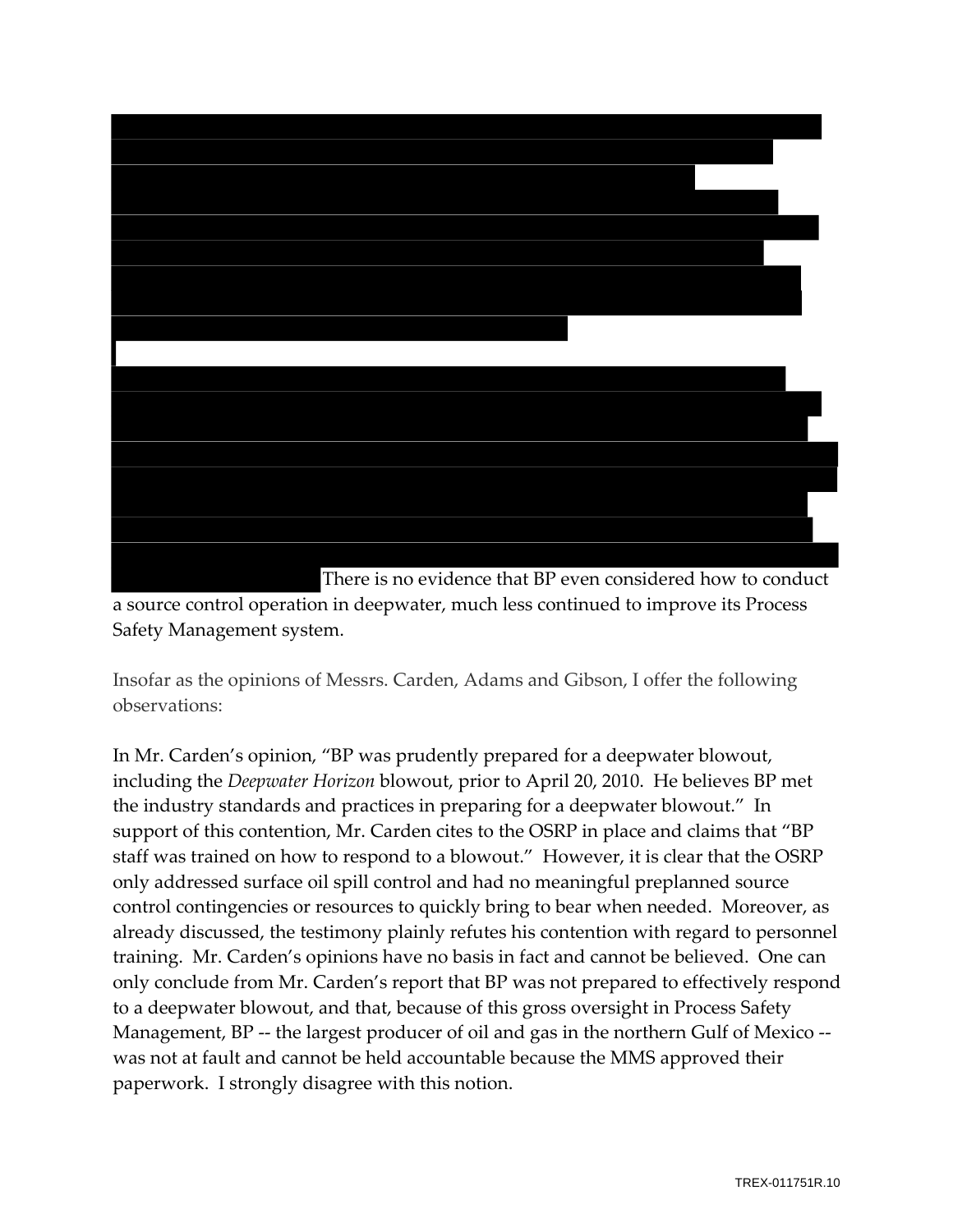Mr. Adams thinks that BP used "sound engineering judgment" and "enabled the Unified Command to secure the well as expeditiously as practicable." I would add that Mr. Adams is overlooking the circumstances and particulars under which the well was expeditiously secured. If BP had used sound engineering judgment, they would have preplanned what to do in the event of a deepwater blowout and have had the equipment and resources in place for rapid deployment. Here again, the record clearly refutes Mr. Adams opinions.

Moreover Mr. Adam states that "Contrary to the reports by Mr. Gregg Perkin and Dr. Robert Bea, it cannot be said with any degree of engineering certainty that the well could have been shut in 'within weeks' of the blowout, in a manner that minimized risk to the environment, even if BP had access to a capping stack prior to April 20, 2010." I would point out that Mr. Adam's opinion is contradicted by BP's third party well control experts, like Cameron and others, who made the the observation based on their own hands-on experience that the well could have been shut in within weeks had BP planned for such an event.<sup>27</sup>

Finally, with regard to Mr. Gibson's findings, I note that he is critical of my Phase 2 report because it "does not contain any assessment of how BP applied Process Safety Management procedures during the multitude of activities that occurred during the months of Source Control planning and operations following the Incident of April 20, 2010. In addition, Dr. Bea's report does not contain any assessment of how BP applied Process Safety Management procedures to the risk involving subsea broach, one of the most important decisions influencing Source Control management."

My report is not about what BP did after the event occurred in a desperate effort to avoid the consequences of its bad decisions, but rather it is about what they should have done before the blowout to be properly prepared to handle it and minimize its consequences. And, quite simply, they ought to have put in place a post blowout source control plan and supported it with the needed resources, equipment, and personnel training as is NOW being done in the GOM, and as should have been done before Macondo, regardless of what BP thought it could get away with (or without) doing before April 20, 2010. The need for ensuring process safety and risk management has not changed with the Spill...it has only become more obvious to those who should have known beforehand.

<sup>&</sup>lt;sup>27</sup> Deposition of David McWhorter at 452; 474.